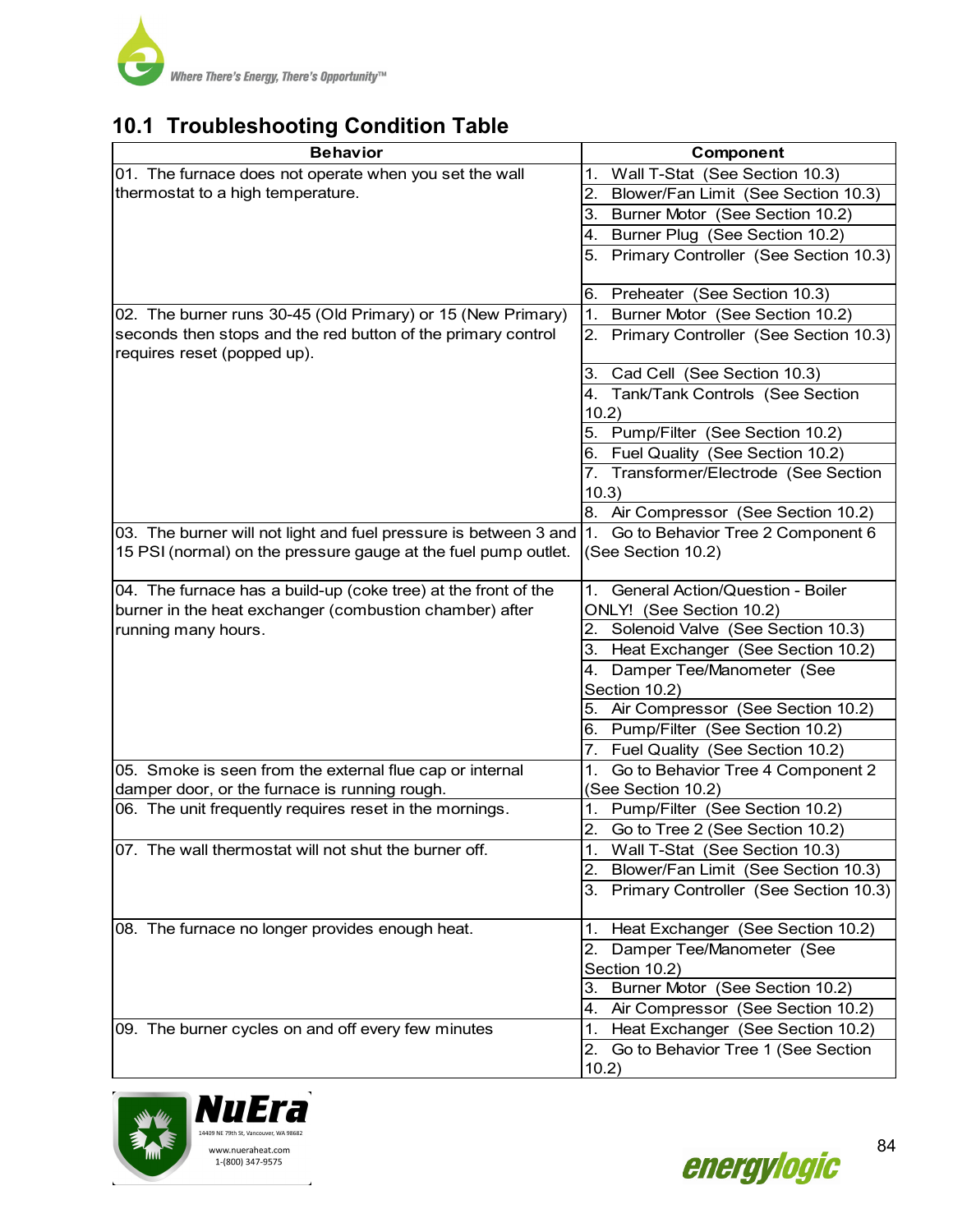

# **10.2 Troubleshooting Trees**

| <b>Component</b>         | <b>Action/Question</b>                                                                                                                                                                                           | <b>Response</b>                                                                                                                                                                                                                                                          |  |
|--------------------------|------------------------------------------------------------------------------------------------------------------------------------------------------------------------------------------------------------------|--------------------------------------------------------------------------------------------------------------------------------------------------------------------------------------------------------------------------------------------------------------------------|--|
| Air Compressor           | 1. Check Air Shutter Setting. What<br>is the air shutter setting?                                                                                                                                                | Correct settings are: 140H=5, 200H=7, and<br>340H=4. Adjust as necessary                                                                                                                                                                                                 |  |
|                          | 2. See Air Compressor<br>Maintenance (Section 9.5.8) for<br>testing air pressure.                                                                                                                                | Follow procedure in Section 9.5.8 for Air<br><b>Compressor Maintenance</b>                                                                                                                                                                                               |  |
| <b>Burner Motor</b>      | 1. Verify the burner motor reset<br>status.                                                                                                                                                                      | In operational mode - Go to next<br>Action/Question                                                                                                                                                                                                                      |  |
|                          |                                                                                                                                                                                                                  | Popped up (thermally tripped) - Reset motor<br>by pressing in red button                                                                                                                                                                                                 |  |
|                          | 2. Verify electrical connections to<br>the terminal strip from the burner<br>under the primary control                                                                                                           | If connections are loose, frayed or missing,<br>repair and go to next Action/Question                                                                                                                                                                                    |  |
|                          | 3. Visually inspect the coupling and<br>blower wheel on the burner by                                                                                                                                            | Yes - Go to next Action/Question                                                                                                                                                                                                                                         |  |
|                          | flipping back the transformer. Is<br>everything tight and free of<br>interference?                                                                                                                               | No - Remedy the Issue or Replace<br>damage/worn parts                                                                                                                                                                                                                    |  |
|                          | 4. With burner unplugged, try to<br>spin the burner blower wheel.                                                                                                                                                | Yes - Go to Next Component                                                                                                                                                                                                                                               |  |
|                          |                                                                                                                                                                                                                  | No - Verify operational status by following<br>the steps in the Air Compressor<br>Maintenance in Section 9.5.8 starting with<br>section B of the Procedure. If okay, replace<br>burner motor                                                                             |  |
| <b>Burner Plug</b>       | Check the connections<br>$1_{-}$<br>underneath the burner plug casing                                                                                                                                            | Yes - Go to Next Action/Question                                                                                                                                                                                                                                         |  |
|                          | (male end). Are the connections<br>tight and free of damage?                                                                                                                                                     | No - Repair connections                                                                                                                                                                                                                                                  |  |
| Damper Tee<br>/Manometer | 1. Verify that the door swings<br>freely. What is the reading on the<br>draft gauge with the probe unit<br>running? Is it 0 with the probe<br>removed. If not zero the gauge per<br>instructions in Section 6.3. | Between 0.03 and 0.07, then go to next<br>Component. Otherwise adjust the weight on<br>damper door. If still less than 0.03, then add<br>one piece of flue to exterior or add a draft<br>inducer. If greater than 0.07, add another<br>damper tee and adjust its weight. |  |
| <b>Fuel Quality</b>      | 1. If the oil in the tank is below<br>50°F, allow for oil to warm or add<br>filter band heater.                                                                                                                  | Oil going through the pump should be at a<br>minimum of 50°F. This might require heat<br>tape or other methods of heating the fuel                                                                                                                                       |  |
|                          | Was fuel recently added?<br>2.                                                                                                                                                                                   | Yes - Go to Next Action/Question                                                                                                                                                                                                                                         |  |





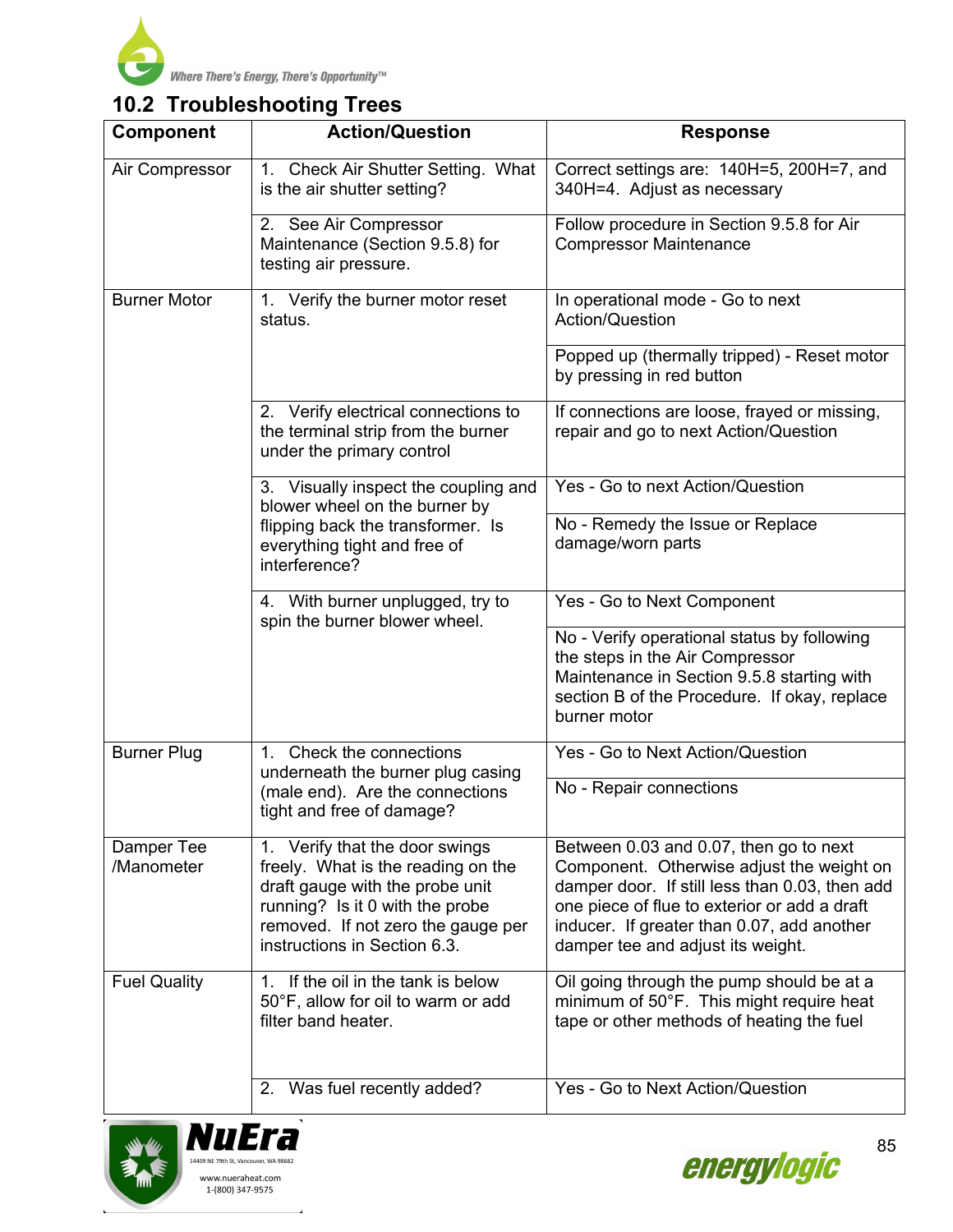

Where There's Energy, There's Opportunity™

|                                                     |                                                                                                                                                                                                     | No - {Skip Next Action/Question}                                                                                                                                                                                    |
|-----------------------------------------------------|-----------------------------------------------------------------------------------------------------------------------------------------------------------------------------------------------------|---------------------------------------------------------------------------------------------------------------------------------------------------------------------------------------------------------------------|
|                                                     | 3. What was in the recently added<br>fuel?                                                                                                                                                          | Standard Mix - Go to Next<br>Action/Question/Component                                                                                                                                                              |
|                                                     |                                                                                                                                                                                                     | Unknown/Cold/New Oil/Non Standard Mix -<br>Call EnergyLogic Technical Services group<br>for an Oil Analysis to be performed                                                                                         |
|                                                     | 4. When was the tank last drained<br>of water and other fall out materials?                                                                                                                         | Used Oil Storage Tanks should be drained<br>on an annually from the bottom most drain<br>port until only oil flows from the tank                                                                                    |
|                                                     | 5. When was the oil last analyzed?                                                                                                                                                                  | EnergyLogic recommends that an oil<br>analysis be performed annually                                                                                                                                                |
|                                                     | 6. Analysis Results (If EL does not<br>have the results, could we get them)                                                                                                                         | <b>Consult EnergyLogic Technical Services</b><br>group for oil analysis interpretation                                                                                                                              |
| General<br>Action/Question -<br><b>Boiler ONLY!</b> | 1. Return Water Temperature?                                                                                                                                                                        | EnergyLogic requires that return water to the<br>boiler system be a minimum of 140°F                                                                                                                                |
| <b>Heat Exchanger</b>                               | Clean Heat Exchanger and Flue:<br>1.<br>See Heat Exchanger Cleaning in<br>Section 9.5.1.                                                                                                            | The entire furnace should be maintained and<br>clean every 800 to 1000 run hours                                                                                                                                    |
| Pump/Filter                                         | Check Fuel Pump Motor. Is the<br>1.<br>fuel pump motor running while the<br>burner is running?                                                                                                      | Yes - Go to Next<br>Action/Question/Component                                                                                                                                                                       |
|                                                     |                                                                                                                                                                                                     | No - See Metering Pump Assembly Testing<br>in Section 10.3                                                                                                                                                          |
|                                                     | <b>Check Fuel Pressure: Turn</b><br>2.<br>furnace on or reset the red button of<br>the primary control. What is the fuel<br>pressure reading (gauge at pump<br>outlet-PSI) while burner is running? | 0 or erratically fluctuating then Go to<br>Action/Question 4, or greater than 20 psi,<br>see Nozzle/Solenoid cleaning, or between 3<br>and 15 (normal) go to Component                                              |
|                                                     | 3. Fuel line check. Do the fuel<br>lines contact an exterior/cold wall?                                                                                                                             | Yes - If fuel line is in contact with an exterior<br>wall, this could result in extra load on the<br>pump. If fuel line is cold, add spacers (at<br>least .5 inches) to eliminate contact with the<br>exterior wall |
|                                                     |                                                                                                                                                                                                     | No - Go to Next Action/Question                                                                                                                                                                                     |



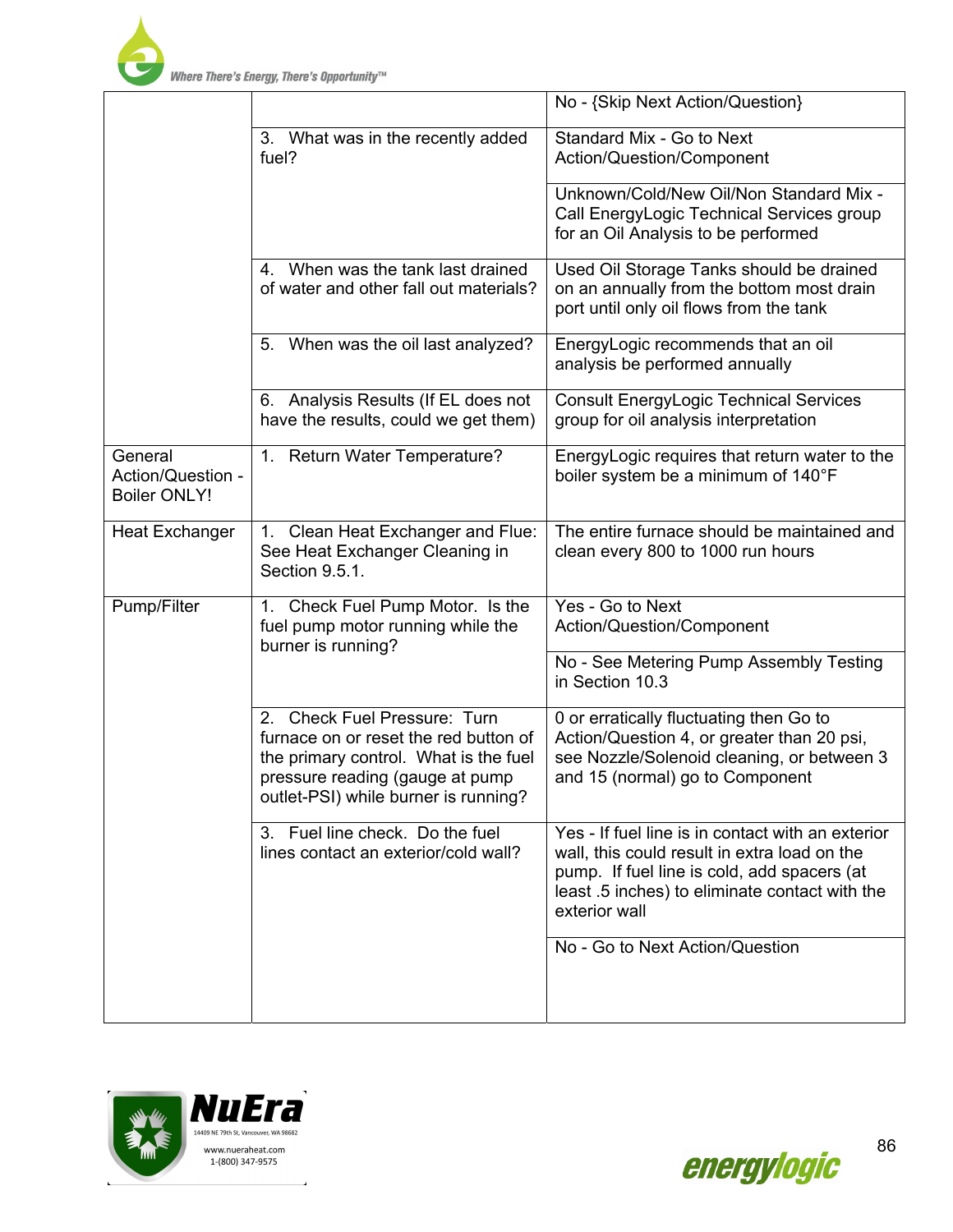

|                       | 4. Check Fuel Vacuum: Turn<br>furnace on or reset the red button of<br>the primary control. What is the fuel<br>vacuum reading (gauge at pump<br>inlet-inches Hg) during the time the<br>burner is running?                                                                                                                                                                             | Zero or erratically fluctuating then Go to Next<br>Action/Question, or 1 to 10 In./Hg then Go to<br>Action/Question 6, or 10 in./Hg or higher (for<br>more vertical suction distance, allow more<br>vacuum) then Replace oil filter -see filter<br>replacement. If you are using a non-<br>EnergyLogic tank with strainer, inspect the<br>strainer for debris. |
|-----------------------|-----------------------------------------------------------------------------------------------------------------------------------------------------------------------------------------------------------------------------------------------------------------------------------------------------------------------------------------------------------------------------------------|----------------------------------------------------------------------------------------------------------------------------------------------------------------------------------------------------------------------------------------------------------------------------------------------------------------------------------------------------------------|
|                       | See Metering Pump Assembly<br>5.<br>Testing Procedure in Section 10.3                                                                                                                                                                                                                                                                                                                   | If Metering Pump Assembly Tested Good,<br>go to next Component. Otherwise<br>repair/replace necessary components                                                                                                                                                                                                                                               |
|                       | 7. (SKIP - for Tank Mounted<br>Pumps w/plenty of fuel) Check for<br>Air Leaks: Check all fittings from the<br>pump back to the tank for suction                                                                                                                                                                                                                                         | Yes - Repair/Replace leaking component(s)                                                                                                                                                                                                                                                                                                                      |
|                       | side air leaks (make sure pipe<br>sealant is used for all threaded<br>connections). Inspect for cracked<br>flares, tighten fittings and look for<br>cracked lines. If you see no<br>evidence of leaks, try soap and air<br>pressure test on the suction side<br>lines by pressurizing at the inlet<br>where the 3/8 inch copper line that<br>leaves the fire-stop valve at the<br>tank. | No - Go to Next Component                                                                                                                                                                                                                                                                                                                                      |
| Tank/Tank<br>Controls | 1. In the tank from which the<br>metering pump is supplied, is the<br>fuel pickup submerged into the oil<br>source?                                                                                                                                                                                                                                                                     | Yes - Go to Next Action/Question                                                                                                                                                                                                                                                                                                                               |
|                       |                                                                                                                                                                                                                                                                                                                                                                                         | No - Fill Tank                                                                                                                                                                                                                                                                                                                                                 |
|                       | 2. Is there continuity across the<br>wires for the Low Level Cutoff<br>Switch?                                                                                                                                                                                                                                                                                                          | Yes - Go to Next Action/Question                                                                                                                                                                                                                                                                                                                               |
|                       |                                                                                                                                                                                                                                                                                                                                                                                         | No - Replace Switch                                                                                                                                                                                                                                                                                                                                            |
|                       | Check wire connections from<br>3.<br>Switch to thermostat plug on primary<br>control. Are all connections properly<br>secured?                                                                                                                                                                                                                                                          | Yes - Go to Next Component                                                                                                                                                                                                                                                                                                                                     |
|                       |                                                                                                                                                                                                                                                                                                                                                                                         | No - Repair connections                                                                                                                                                                                                                                                                                                                                        |



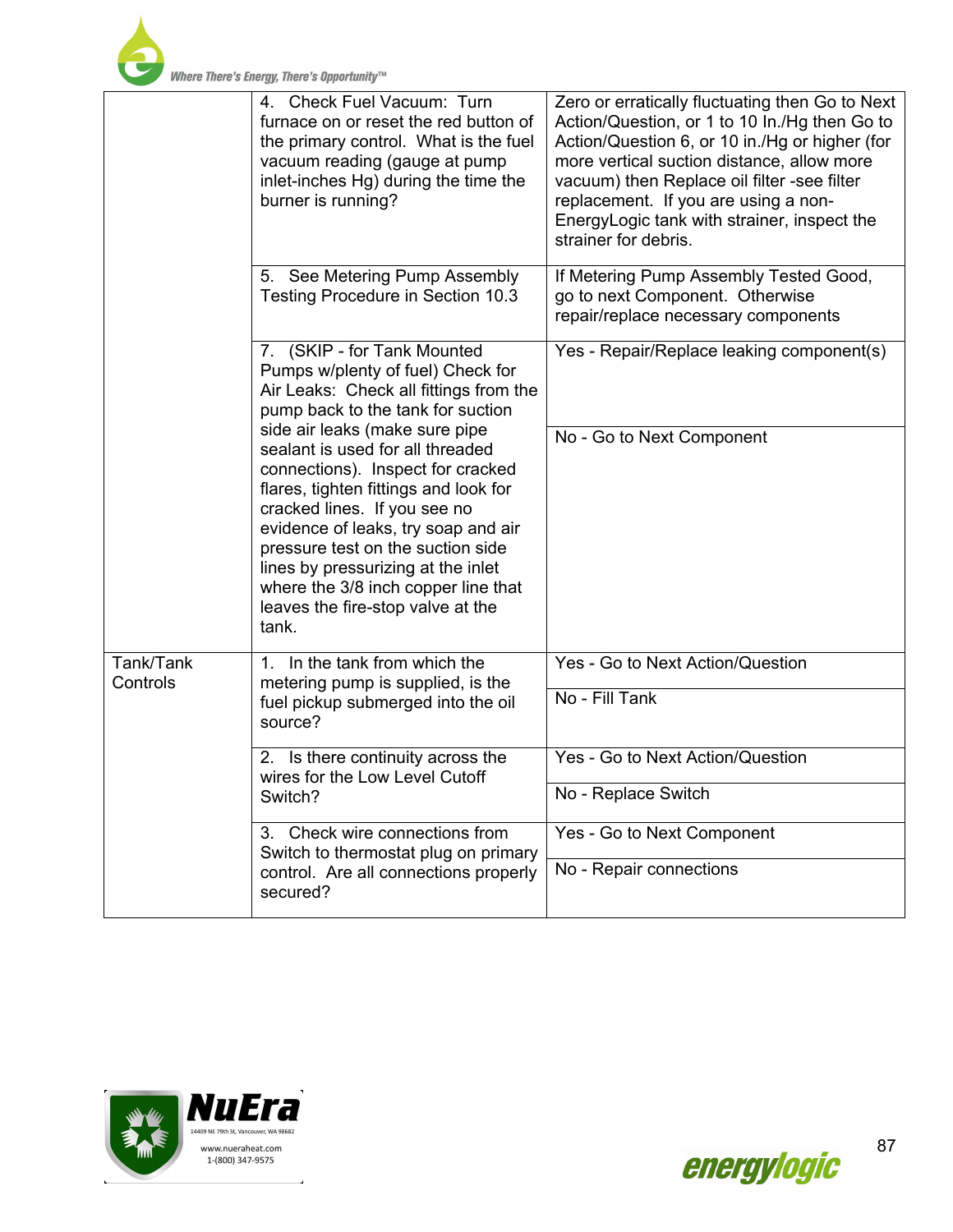

# **10.3 Testing Procedures**

**A DANGER** Only qualified servicemen are to perform the testing procedures. Many of the tests involve high voltage electricity, which if mishandled may cause serious injury or death.

## **10.3.1 Wall Thermostat Testing**

### **Tools Needed:**

Digital Multi-Meter

## **Wall Thermostat Function:**

Monitors the temperature of the room and compares it to the set desired temperature. When the room temperature falls below the desired, it sends a signal (by closing a switch providing continuity) to the primary controller initiating the call for heat.

**Note:** During this test, if the thermostat does not function as stated, call Technical Services for assistance, or Customer Service to order a new thermostat.

#### **Procedure:**

1. Disconnect the Thermostat wires from the burner by removing the T-Stat plug (see image below) and verify the pins on the plug and receptacle are straight and secure.



- 2. If the system has a Fuel Low Cutoff Switch
	- a. Verify the fuel level in the tank is above the switch float. If not, then remedy.
	- b. Check for continuity across the wires of the float switch.

If no continuity, remove the fuel switch and verify when the float is in the up position, the continuity status. No continuity = replace switch, Continuity = check fuel status

- 3. Set the thermostat to a temperature higher than the current reading.
- 4. Using the ohm meter, connect the leads to each of the T-Stat wires at the plug.



5. You should see continuity across the leads, check the wire connections at the thermostat and recheck.



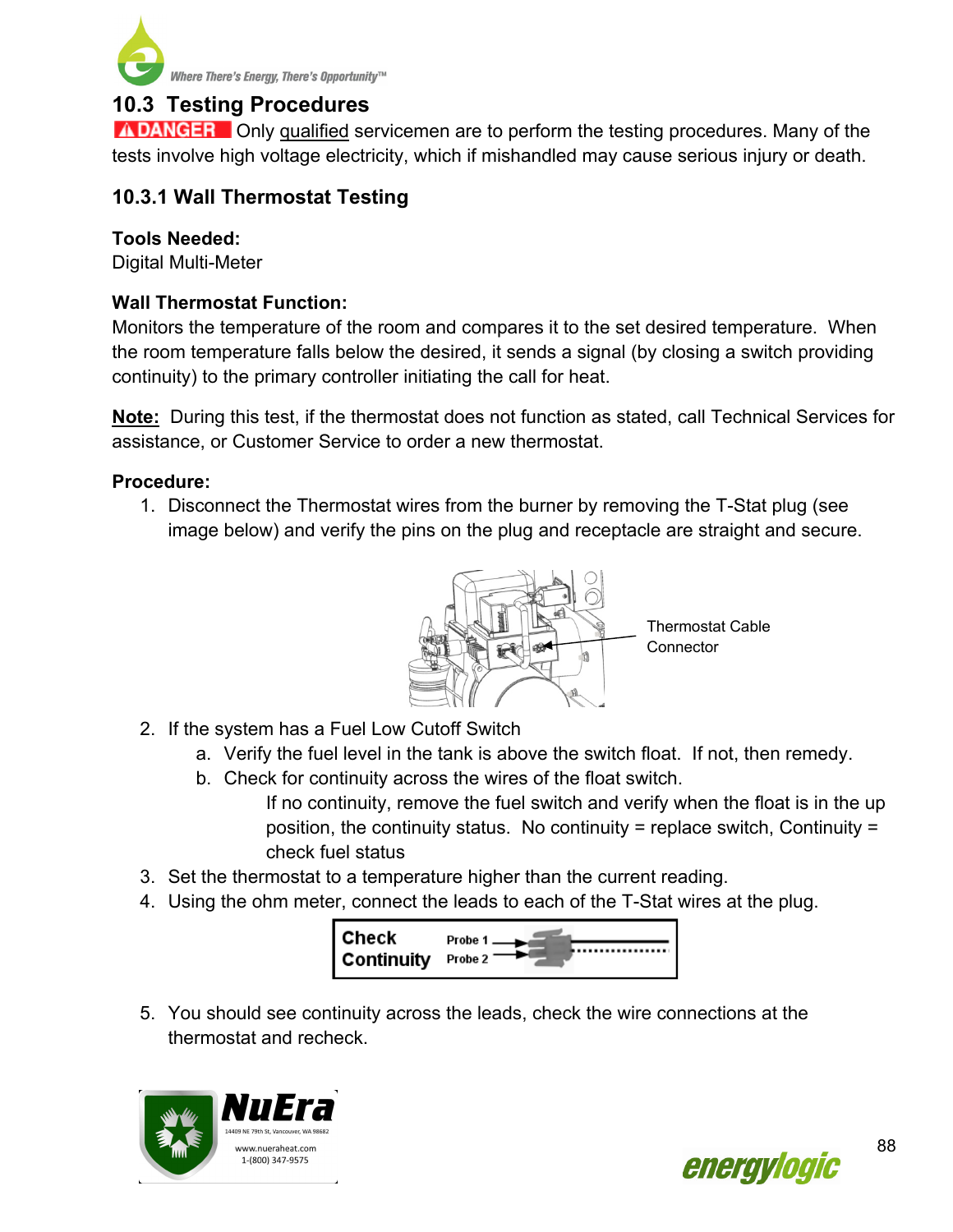

## **10.3.2 Blower Assembly Testing**

### **Tools Required:**

1/8" Allen wrench, 5/16" & 3/4" wrench, Flat-blade screwdriver, 120VAC capable Digital Multi-Meter,alligator clips or a jumper wire and Tachometer

#### **Blower Assembly Function:**

Moves air across the Heat Exchanger, once it is above 130°F to warm the air during the call for heat.

**Note:** During this test, if the Blower Assembly does not function as stated, call Technical Services for assistance, or Customer Service to order a new or components of the blower assembly. Make sure the blower has recently been maintained. Neglect will negatively affect the results of testing

#### *During a portion of this test, high voltage electrical components will be energized. Only a certified electrician is to perform the following procedures, and with extreme caution.*

#### **Procedure:**

1. Verify power to the unit by testing for 120V across the receptacle terminal indicated in the figure below and ground.



- 2. Set the Fan Limit Control to Manual (Push the white button in). The blower should start immediately. If so, go to step 10
- 3. If not, turn the power supply breaker off and return the fan limit control to Auto (white button out)
- 4. Remove blower wheel safety cage and verify the blower will freely spin and is clear of interference. If a non-correctable interference is present, replace the blower assembly.
- 5. Return cage to assembly, and turn on the power at the supply breaker.
- 6. With the Fan Limit Control to Manual (white button in) and verify 120V at the blower wiring box. If 0V, check Fan Limit wiring connections.
- 7. Return the Fan Limit Control to the Auto and remove the motor safety cage.
- 8. Remove wires from the capacitor and connect to each other (temporarily). **IMPORTANT!** *The capacitor is charged and can cause injury if shorted across contacts.*
- 9. Set the Fan Limit Control to Manual.
	- a. If the blower starts (it will run slower than when properly functioning), the capacitor will need to be replaced
	- b. If the blower does not start, replace the blower assembly
- 10. Using the tachometer, measure the speed of the blower wheel as assembled on the furnace (should be near 1075 RPM).



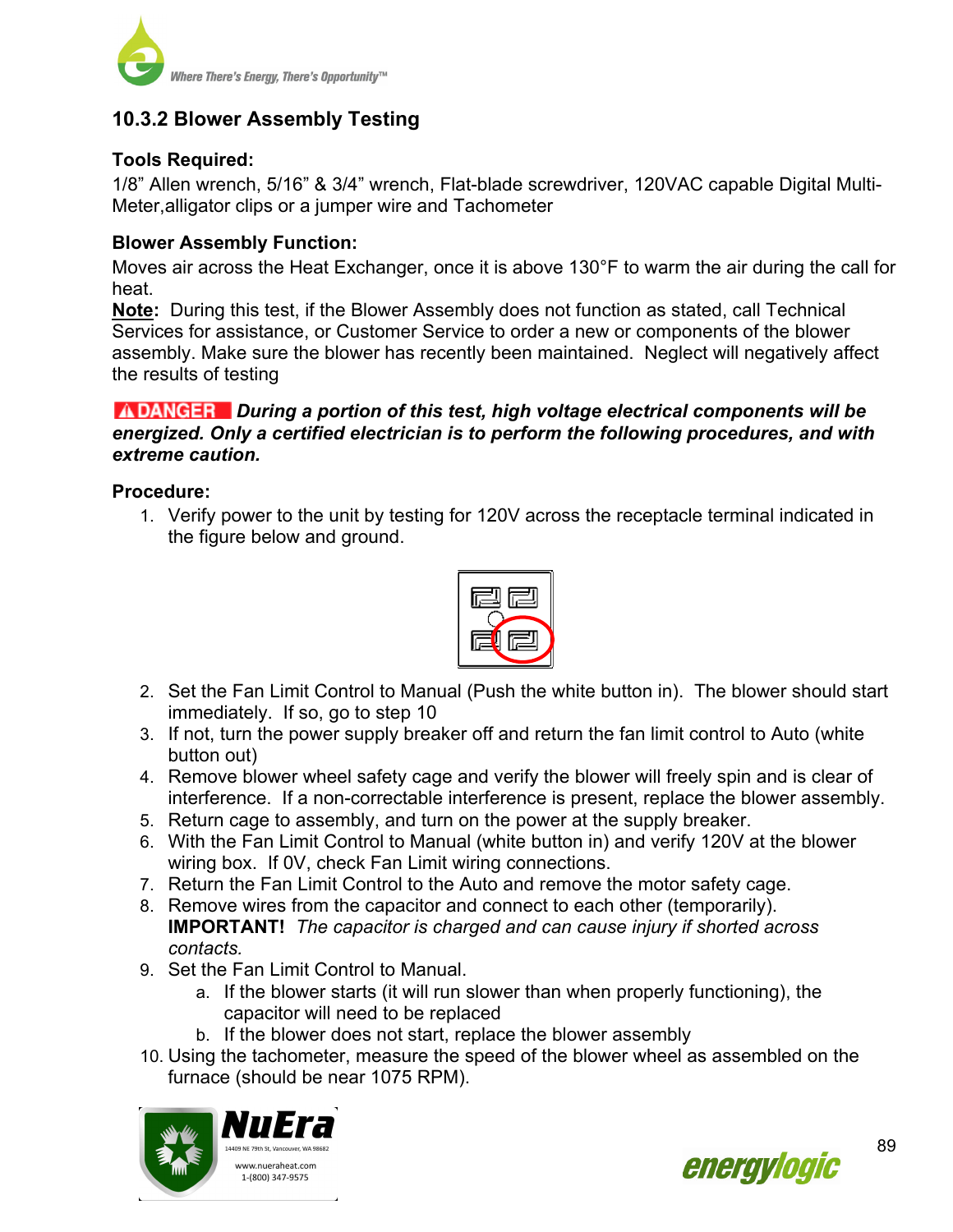

# **10.3.3 Cad Cell Testing**

### **Tools Required:**

Flat-blade screwdriver, 120VAC capable Digital Multi-Meter (Ohms)

#### **Cad Cell Function:**

The Cad Cell senses the flame via a resistance measurement, so the primary controller will continue to power the burner during the call for heat. The normal flame sensing range is less than 1600 ohms. With a reading greater than 1600 ohms, the primary controller does not recognize that a flame is present and will stop the burner as a safety precaution. **Note:** During this test, if the Cad Cell does not function as stated, call Technical Services for

assistance, or Customer Service to order a new Cad Cell.

#### **Procedure:**

- 1. Unplug the burner plug from its receptacle.
- 2. Loosen or remove two ignition transformer screws. The cad cell is located on the underside of the ignition transformer. Lift the ignition transformer and inspect the yellow cad cell leads for cuts or breaks.
- 3. Inspect the cad cell for signs of overheating, such as melted plastic or coating of soot. Clean or replace if you see any of these signs.
- 4. Gently wipe dust off the cad cell lens with a soft clean cloth (DO NOT use solvents on lens).
- 5. Set your multi-meter to the 100 ohm or 1K ohm range.
- 6. On the primary control, use the multi-meter to check across the "F" terminals.
	- a. The reading should be very high in the dark (30K ohms+ with ignition transformer closed) and very low in light (below 1600 ohms with ignition transformer lifted open).
- 7. Return the Transformer to its operating position and plug in the burner.



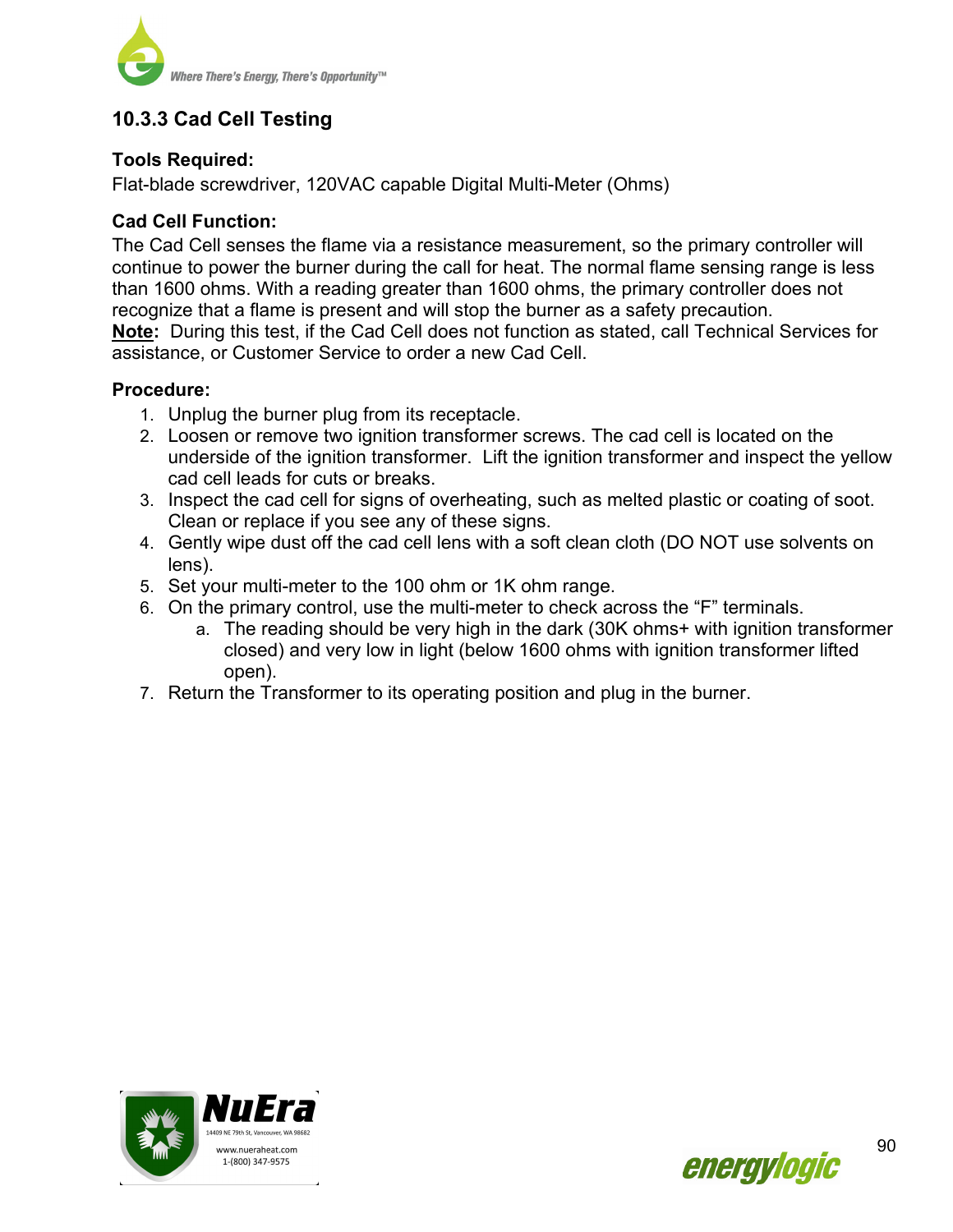

# **10.3.4 Metering Pump Assembly Testing**

## **Tools Required:**

1/8" Allen wrench, 3/4" wrench, Flat-blade screwdriver, 120VAC capable Digital Multi-Meter, alligator clips or a jumper wire, Tachometer, stop watch and a graduated cylinder (ounce or milliliter).

#### **Metering Pump Assembly Function:**

Pumps fuel from the tank to the preheater and burner during the call for heat (given the preheater is up to temperature)

**Note:** During this test, if the Pump Assembly does not function as stated, call Technical Services for assistance, or Customer Service to order service parts.

#### *During a portion of this test, high voltage electrical components will be energized. Only a certified electrician is to perform the following procedures, and with extreme caution.*

#### **Procedure:**

- 1. Remove the pump assembly cover.
- 2. Inspect the coupler for damage or wear and make sure the set screws are tight and positioned on the flats of the two shafts. If worn or damaged, replace.
- 3. Inspect the condition of, and rotate by hand, the shafts (pump and gear box). If worn or damaged, replace.
- 4. Verify the gear box model number to the EnergyLogic model number. Refer to the following table.

|                    | <b>Pump Shaft Speed</b> | <b>Gear Box Model</b> |  |
|--------------------|-------------------------|-----------------------|--|
| <b>Model</b>       | <b>115V</b>             | <b>115V</b>           |  |
| 140                | 193 - 240               | 3GN7.5KA              |  |
| $241 - 300$<br>200 |                         | 3GN6KA                |  |
| 340<br>402 - 500   |                         | 3GN3.6KA              |  |

- 5. Jumper the T-T terminals, as soon as you hear the burner start, jumper the F-F terminals.
- 6. **A CAUTION** Use Caution when approaching the pump assembly, rotating parts will be in operation.
- 7. Chattering from the gear box usually means damaged gearing. If chattering is heard or felt, replace the gear box.
- 8. Close the ball valve at the bottom of the preheater.
- 9. Using a multi-meter, verify the voltage across the wires going to the pump motor, should be around 115V AC.
	- a. If voltage is not present, check the wires from the pump conduit to the wiring box and in the primary control to ensure a secure fit and connections are proper (refer to wiring diagram for wire location and colors).
	- b. If voltage is present, but the motor does not function
		- i. Remove jumper terminals from the T-T and F-F terminals.



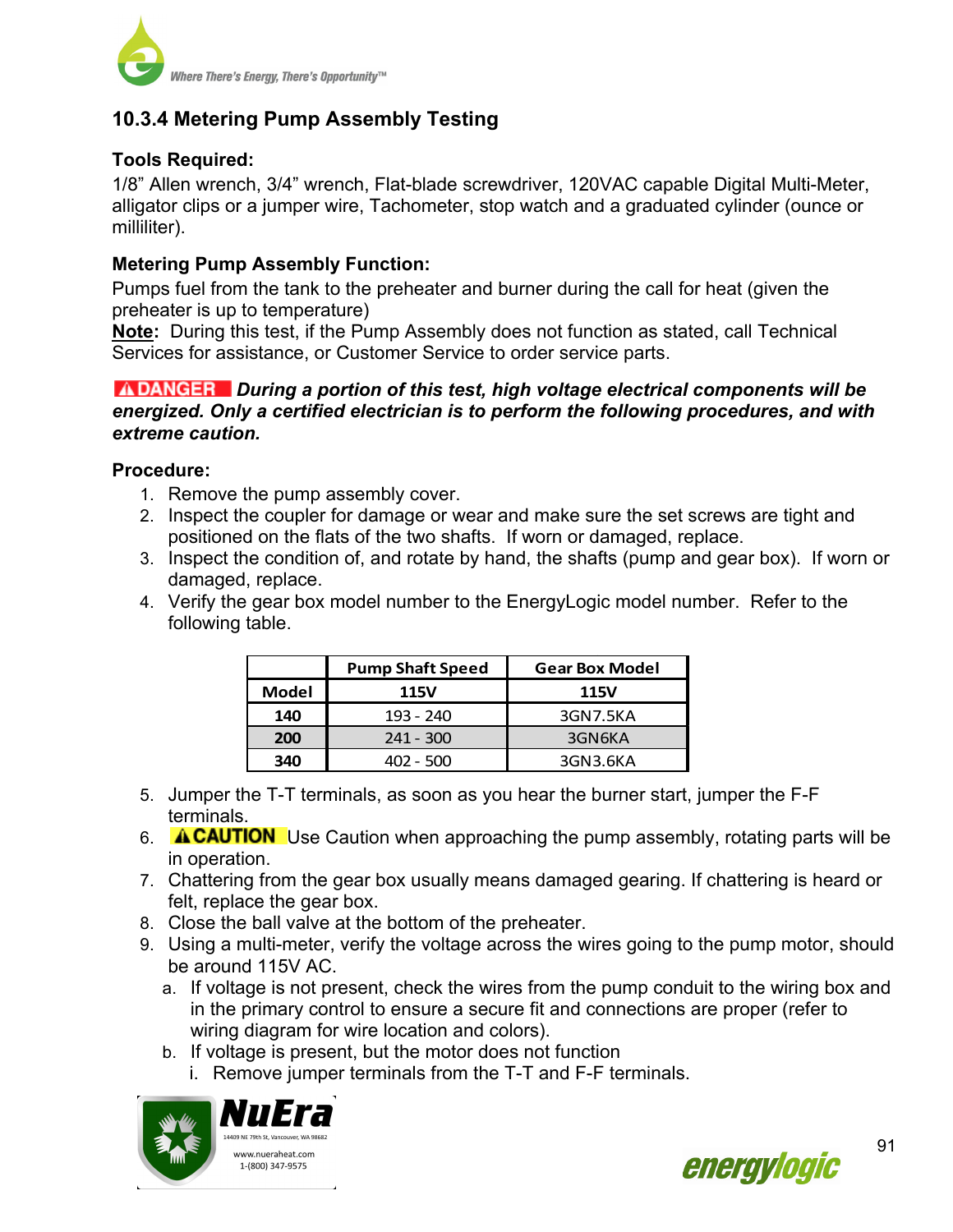

- ii. Unhook the pink wire from the pump motor capacitor and hook it into the conduit wire feeding the black wire going to the capacitor.
- iii. Jumper the primary as in Step 5.
	- 1. If the motor runs, the capacitor is bad and must be replaced.
	- 2. If the motor does not run, remove jumpers from the primary.
	- 3. Remove the coupler from the pump assembly, and jumper the primary as in Step 5
		- a. If the motor runs
			- i. Remove jumpers and test with capacitor.
				- 1. If the motor runs with the capacitor, then the pump is seized and should be replaced.
				- 2. If motor does not run, replace capacitor.
		- b. If motor does not run, replace motor.
- 10. With pump operating and preheater ball valve closed, verify that the pump outlet pressure is around 60 psi (pump is now in bypass).

# **Speed testing with a tachometer**

11. Test pump shaft speed per tachometer instruction and compare to values found in the table under step 4.

## **Perform a suction test on system**

- 12. Close fire stop valve and push down on the stem.
- 13. Run pump until the vacuum gauge reads 15 in/Hg (should quickly reach), and stop pump.
- 14. Cap the discharge side of the pump and note the vacuum gauge reading.
- 15. Wait 30 minutes.
- 16. Vacuum gauge reading should be the same as noted in step 14.
	- a. If not, check fittings and connections and retest, looking for signs of vacuum leaks.

## **Flow test**

- 17. Disconnect the 3/16" copper line from the inlet of the solenoid valve at the top of the preheater (you will use this tube to catch oil coming from the preheater.).
- 18. Have the graduated cylinder located so as to catch oil from the tube in step 17.
- 19. Start timing once the burner turns on by applying jumpers to the T & F terminals.
- 20. Allow to run for 120 seconds (2 minutes) and remove jumpers.
	- 21. Fluid levels should be near the listed values in the following table, per the model number.

| <b>Model</b> | <b>Listed Flow</b><br>Rates [gph] | <b>Flow [oz/120</b><br>seconds] | Flow [ml/120  <br>seconds] |
|--------------|-----------------------------------|---------------------------------|----------------------------|
| 140          | 1.00                              | 4.3                             | 126.2                      |
| 200          | 1.40                              | 6.0                             | 176.7                      |
| 340          | 2.25                              | 9.6                             | 283.9                      |



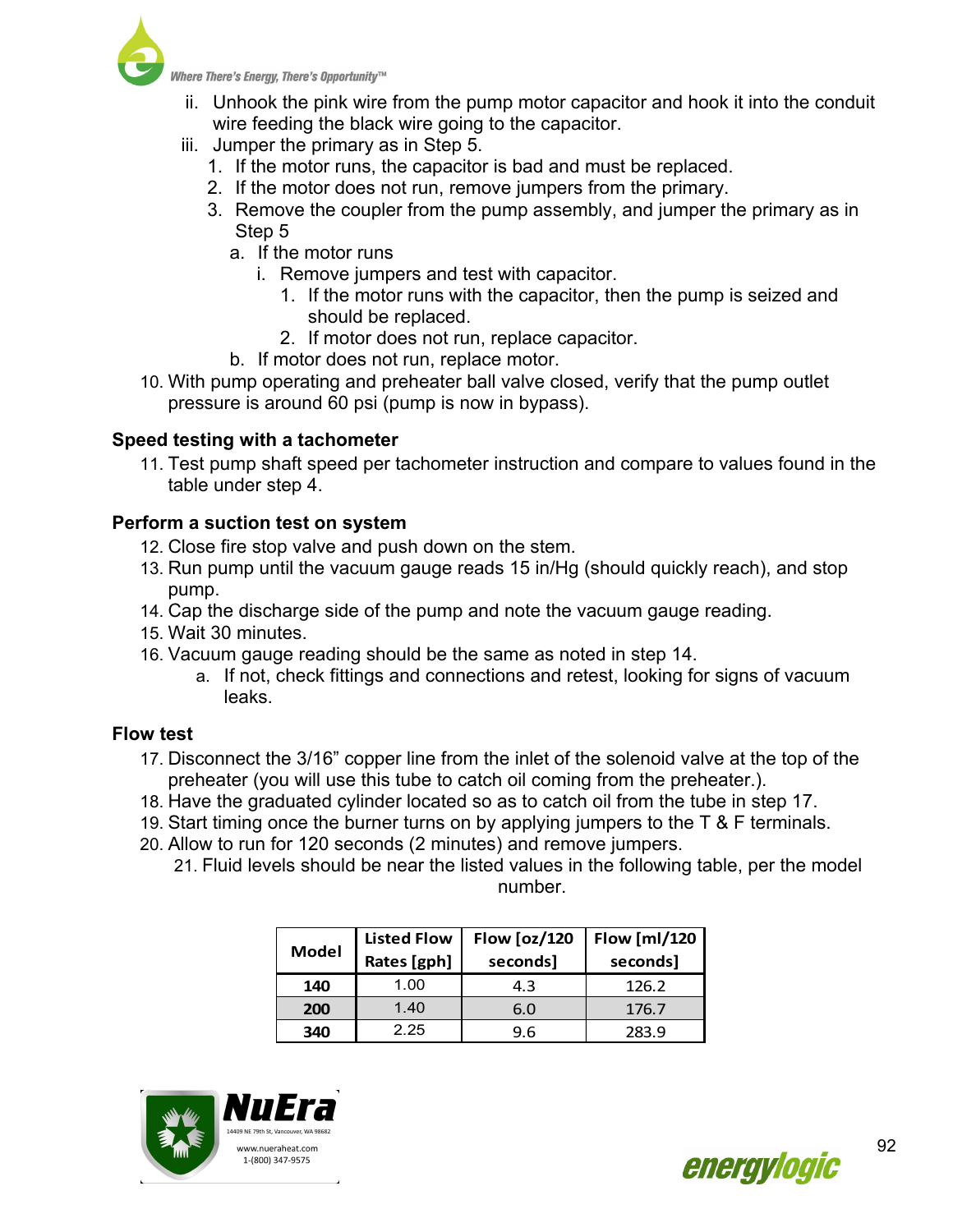

# **10.3.5 Preheater and Nozzle PTC Testing Procedure**

## **Tools Required:**

1/4", 5/16" wrenches, alligator clips or jumper wire, 120VAC capable Digital Multi-Meter DMM, temperature probe, or the TPI combustion analyzer with a type K thermocouple attached.

#### **Preheater/Nozzle PTC Function:**

Heats the fuel to a temperature over 120°F for proper combustion. There are standby PTCs in the Preheater and the Nozzle that are energized whenever there is power to the burner in order to keep the fuel warm for immediate start up. When the burner is firing, there are extra run PTCs in the Preheater that energize to heat the fuel as it flows to the nozzle. **Note:**  During this test, if the preheater does not function as stated, call Technical Services for assistance, or Customer Service to order a new preheater.

**A CAUTION** The preheaters are on at all times, making the nozzle block and external preheater assembly very hot to the touch.

**CAUTION** Make sure the Preheater has recently been maintained. Neglect will negatively affect the results of testing

*INDANGER* During a portion of this test, high voltage electrical components will be *energized. Only a certified electrician is to perform the following procedures, and with extreme caution.* 

#### **Procedure:**

- 1. With the burner unplugged, verify the pins at the preheater plug and receptacle are straight and secure.
- 2. Check the 8 Amp fuse (refer to figure below). If the fuse is blown, there is a high probability that at least one of the run PTCs has shorted out.
- 3. Remove the wall thermostat connector from the side of the primary control and/or any jumpers across the T-T terminals.



- 4. Disconnect the preheater plug. Allow the preheater to cool, and check the following with the digital multimeter:
	- **Example 2. Separat That The Circuit between the Circuit Set Acceptance Circuit Set Accept** Preference Condensity Mide Key at Top **a.** Vide Key at Top two thermostat pins is open.
	- b. Verify that there is a resistance of 100-1000 ohms between the standby power and neutral pins.
	- c. Verify that there is a resistance of 100-1000 ohms between the run power and neutral pins.



If any of these tests fail, the preheater will need to be replaced.



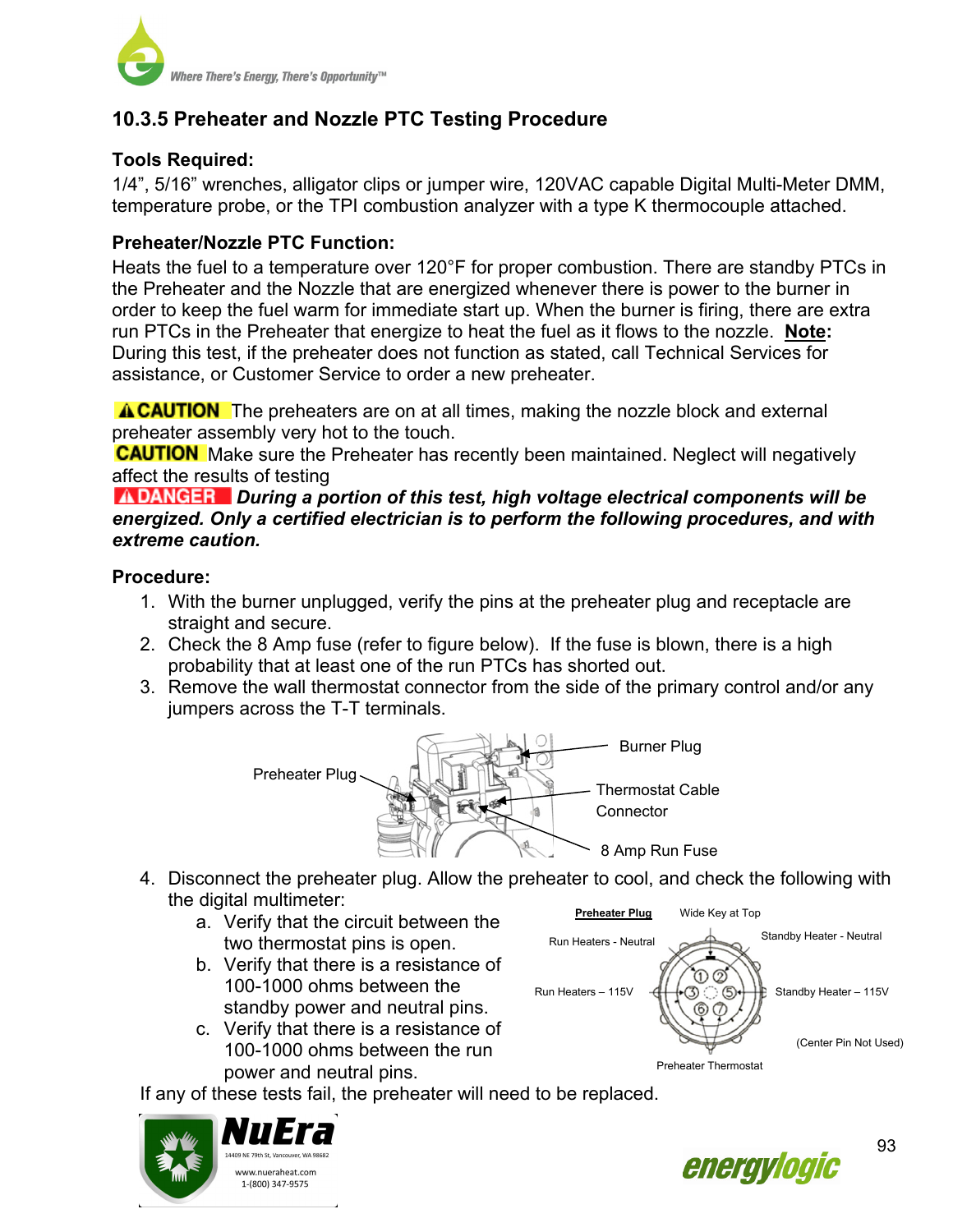

- 5. Plug the burner in. Unplug the preheater. Turn the preheater ball valve off. Verify power by testing for 120VAC across the preheater receptacle (see figure).
	- a. Verify power across the preheater receptacle Standby Heater pins.
	- b. Note: This should only be performed with the burner fully attached to the furnace cabinet. Next, jump across the TT and FF terminals on the Primary Control. Verify power across the preheater receptacle Run Heater pins.
	- c. Remove the jumpers from the TT and FF terminals, return the plug to the receptacle and open the ball valve when finished.



- 6. If the tests in step 4 and 5 are successful, plug the preheater into the receptacle and allow the preheater to heat up. After 30 minutes, the standby PTC should have heated the oil to the point where the preheater thermostat should have closed. Note: If the room temperature is below 50°F, allow additional time.
	- a. Using the temperature probe (or TPI combustion analyzer with a type K thermocouple attached), touch the thermocouple probe to the surface of the top preheater cap (under the insulation). It should register above 120°F.





for continuity across the thermostat pins of the preheater plug (refer to figure). If the preheater is hot, but there is no continuity across the thermostat pins, the preheater will need to be replaced. Preheater Thermostat

- 7. If the burner does not light off well, there may be a problem with the Nozzle Block Standby PTC. To check the Nozzle Block Standby PTC: Remove the screws and flip back the transformer on top of the burner to expose the nozzle block.
	- a. Using the temperature probe (or TPI combustion analyzer with a type K thermocouple attached), touch the thermocouple probe to the surface of the nozzle extrusion, it should register above 120°F
	- b. Unplug the burner and check the physical connection and pins of the white PTC electrical plug.
	- c. Return the transformer to its operational position. Plug the burner in.
- 8. If the burner starts okay, but then trips after a few minutes, then restarts again repeatedly, then the run pills may not be providing enough heat or the incoming oil is cold. If the incoming oil to the preheater is above 50°F and the preheater cannot maintain temperature, the preheater will need to be cleaned or replaced.



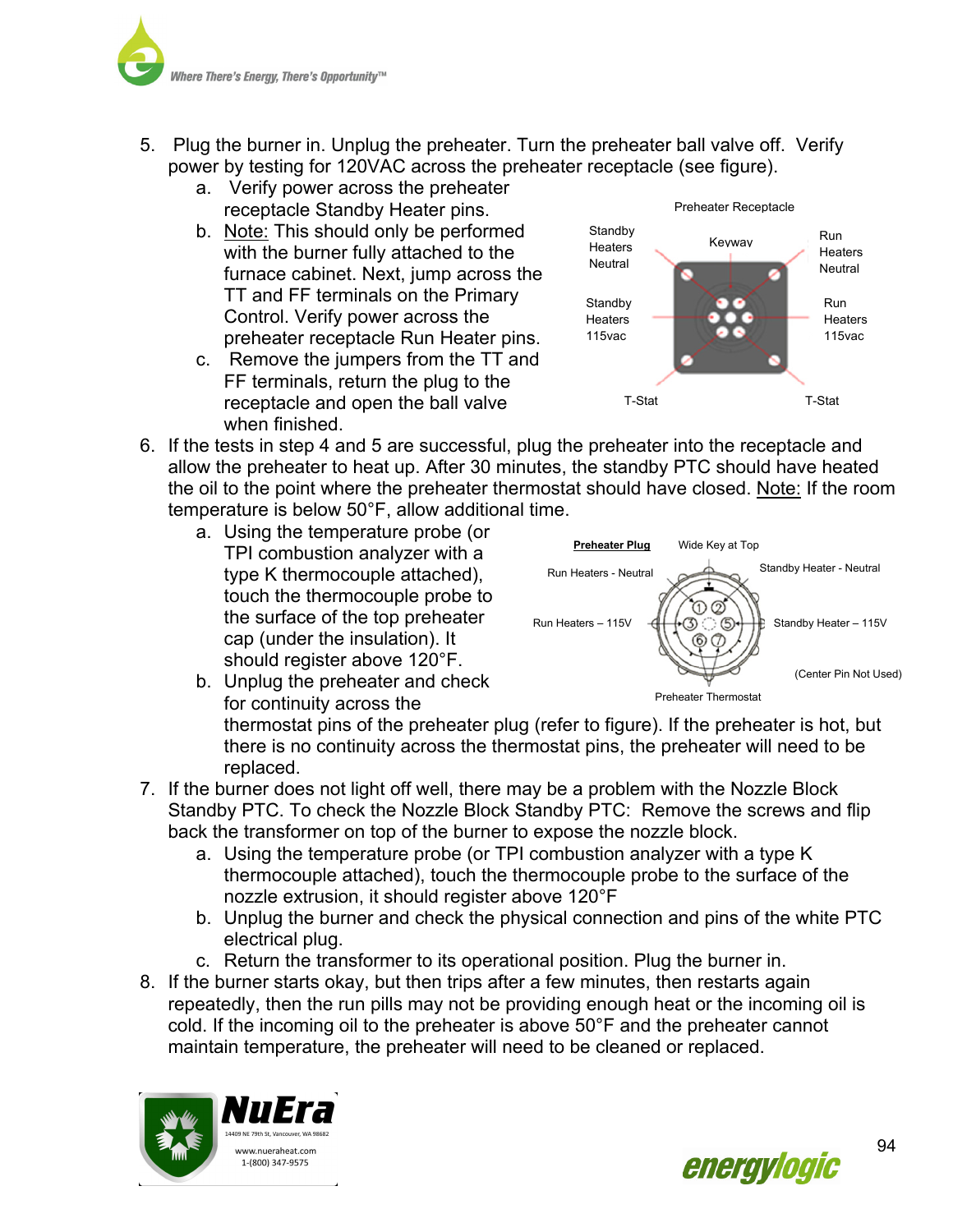

# **10.3.6 Primary Control Testing**

## **Tools Required:**

Flat-blade screwdriver, alligator clip or piece of jumper wire.

#### **Primary Controller Function:**

Processes the call for heat and distributes power to the necessary components in order to operate the furnace or boiler. During the startup and heating cycle, the primary controller looks for a flame to insure that there is combustion, and shuts down the burner if there is no flame.

**Note:** During this test, if the Primary Controller does not function as stated, call Technical Services for assistance, or Customer Service to order a new Controller. **Note:** With the T-T terminals jumped, if the Burner does not operate, verify that the primary is sending power by checking the voltage across the orange and white terminals beneath the primary control.

#### *ADANGER* During a portion of this test, high voltage electrical components will be *energized. Only a certified electrician is to perform the following procedures, and with extreme caution.*

#### **Procedure:**

- 1. Set the Wall Thermostat to a temperature setting lower than current ambient temperature.
- 2. Disconnect one of the wires going to the F-F terminals on the primary

#### **Testing the Limited Recycle Mode function of the Primary Control**

- 3. Use the alligator clip or jumper wire to connect the T-T terminals
	- a. Burner should run for –several seconds, resulting in reset.
	- b. –If this happens, the primary control is working properly.
		- i. If the burner does not operate, unplug the burner and check the connections in the burner wiring box. Then, repeat the testing. If the burner still does not operate, replace the primary control.
		- ii. Go to step 7 if complete, else go to continue to step 4.

#### **Testing the Recycle function of the Primary Control**

- 4. Use the alligator clip or jumper wire to connect the T-T terminals.
- 5. When burner starts, use alligator clip or jumper wire to connect the F-F terminals and allow to run for 1 minute.
- 6. Remove jumper from F-F terminals
	- a. Burner should run for several seconds, resulting in reset. If this happens, the primary control is working properly.
	- b. If the burner does not operate, unplug the burner and check the connections in the burner wiring box. Then, repeat the testing. If the burner still does not operate, replace the primary control.

#### **Completing the Test**

- 7. Reconnect the wire removed in Step 2.
- 8. Return the Wall Thermostat setting to an appropriate temperature.



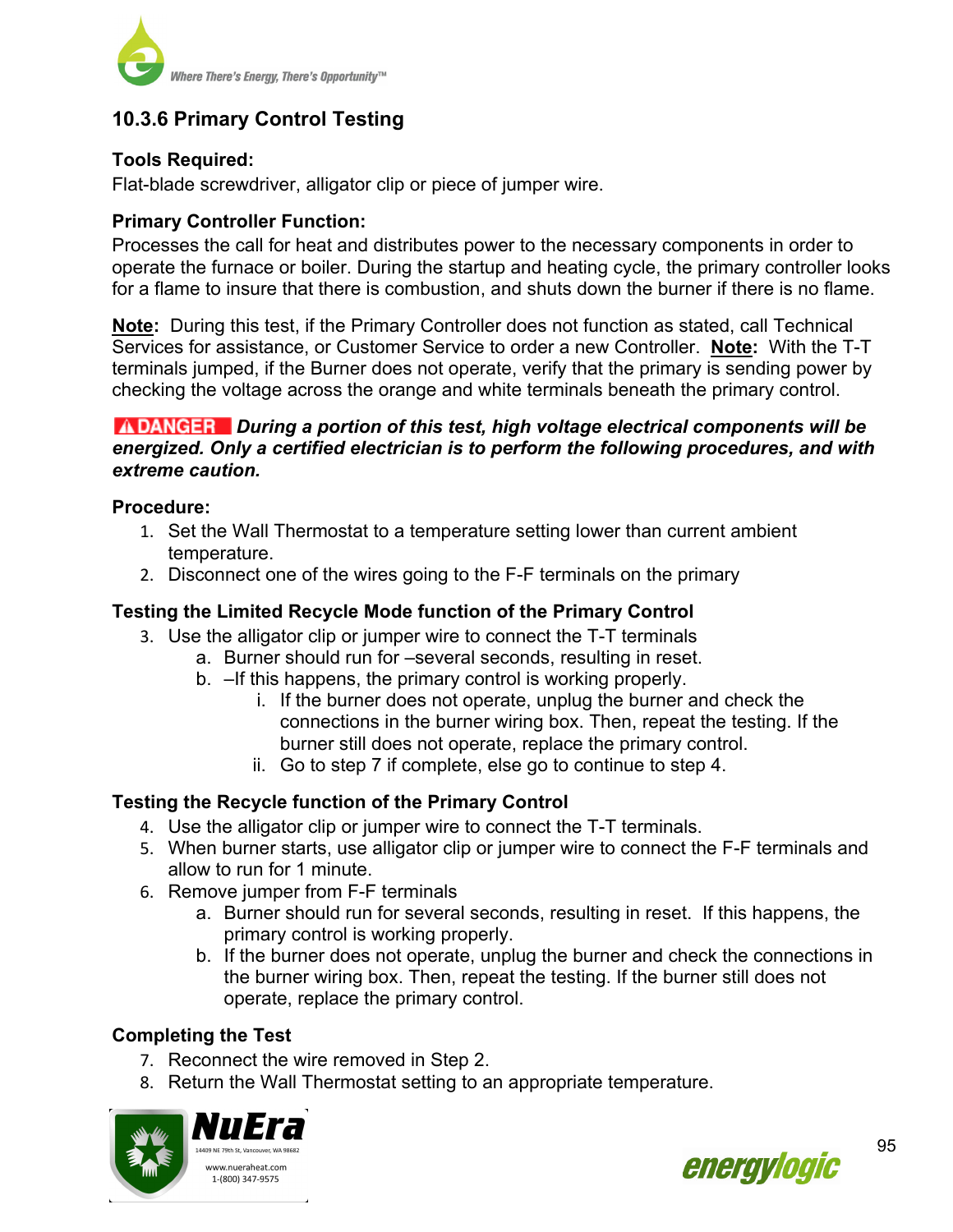

## **10.3.7 Solenoid Valve Testing**

#### **Tools Required:**

7/16" wrench, Flat-blade screwdriver, 120VAC capable Digital Multi-Meter and alligator clips or jumper wires.

#### **Solenoid Valve Function:**

Blocks flow of the fuel from the preheater to the nozzle block when burner is not operating, and allows for flow during burner operation. The valve is a Normally Closed Valve.

**Note:** During this test, if the Solenoid does not function as stated, call Technical Services for assistance, or Customer Service to order a new Solenoid Valve.

**CAUTION** Make sure the Solenoid has recently been maintained. Neglect will negatively affect the results of testing.

#### *During a portion of this test, high voltage electrical components will be energized. Only a certified electrician is to perform the following procedures, and with extreme caution.*

#### **Procedure:**

- 1. Unplug the burner plug from its receptacle. Unplug preheater.
- 2. Remove the primary control cover plate, allowing access to the terminal strip under controller.
- 3. Find the solenoid valve wires, purple and white of the same gauge, and remove from terminal strip.
- 4. Using a multi-meter, test for continuity across the solenoid wires. There should be continuity across wires.
- 5. Leaving the purple and white wires disconnected, loosely replace the primary cover.
- 6. Remove copper tubing from between the solenoid and the nozzle (have cup or disposable towel ready to catch oil).
- 7. **A CAUTION** Wear Safety Glasses for the following steps!
- 8. Plug in the burner and jumper the T-T terminals.
- 9. After the burner starts, jumper the F-F terminals.
- 10. Holding the cup near the open end of the solenoid valve, observe to see if the valve leaks while the burner is running. The valve should not leak during operation.
- 11. Remove the T-T and F-F terminal jumpers.
- 12. Unplug the burner plug from its receptacle. Reconnect the solenoid to the terminal strip. Plug the burner back in.
- 13. Apply the jumpers as in steps 9 and 10.
- 14. The solenoid should open and oil should flow out of the solenoid.
	- a. If oil does not flow, verify 105-120VAC is supplied to the solenoid from the terminal strip.
- 15. Remove the jumpers from the T-T terminals, then the F-F terminals and unplug the burner.
- 16. Return the wires, primary, copper and preheater plug to their operational positions.
- 17. Plug in the burner.



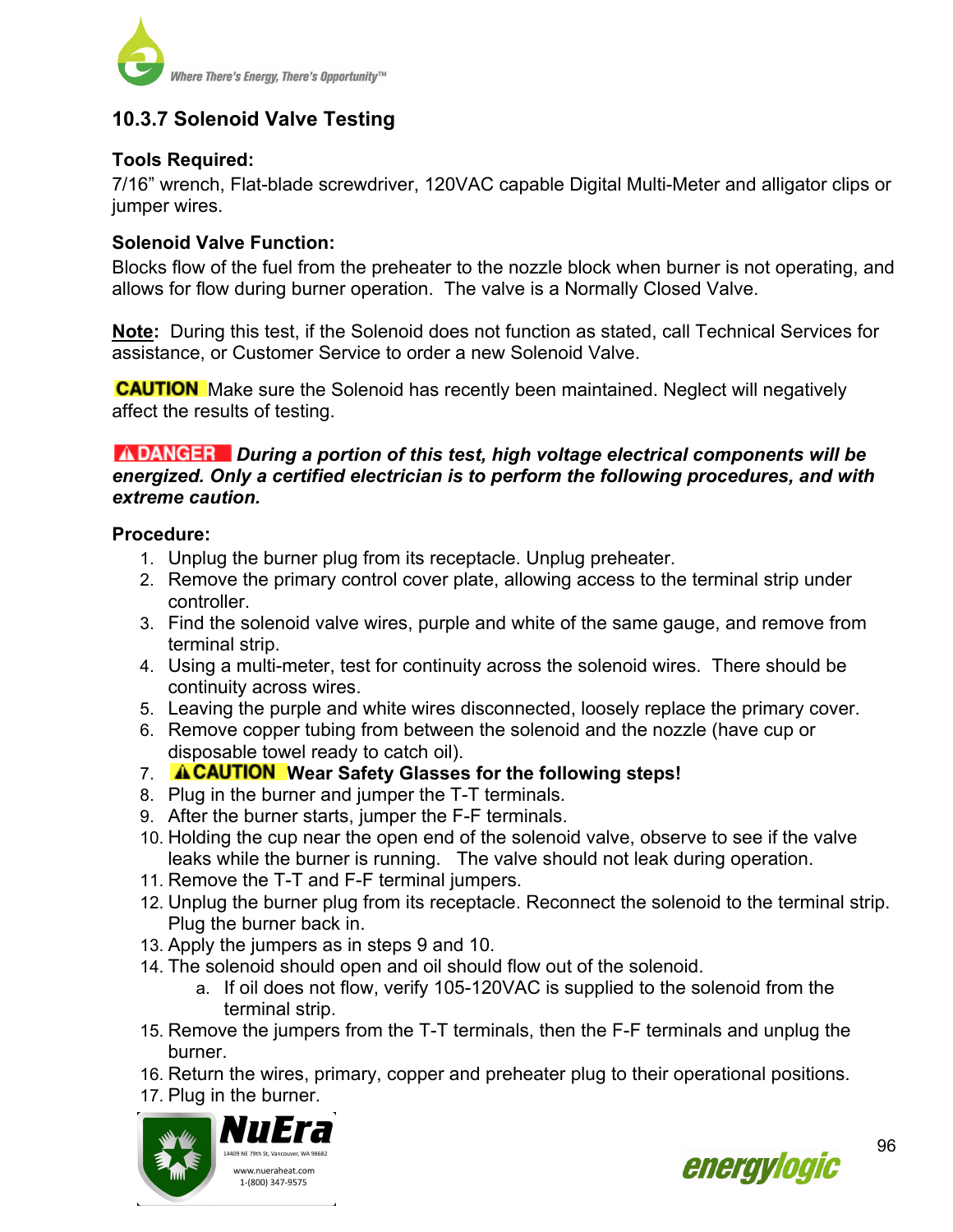

# **10.3.8 Top Suction Kit Testing (for kits with foot valve and standpipe only)**

#### **Tools Required:**

3/4" wrench, 3/8" flare nut cap, alligator clips

#### **Top Suction Kit Function:**

Save time/money and increase reliability when delivering fuel from the top of various types of tanks. An EnergyLogic Top Suction Kit combines fuel pick-up with a foot valve and a low fuel cut off switch. The fuel pick-up line has a rigid copper tube, increasing reliability of the fuel delivery. An EnergyLogic Low Fuel Cutoff Switch is provided to interrupt operation when the fuel level in the tank is low, reducing the chance of introducing air into the fuel lines.

**Note:** This test should be performed only AFTER a Vacuum Test has been performed between the pump and fire-stop or ball valve.

**Note:** During this test, if the Top Suction Kit does not function as stated, call Technical Services for assistance, or Customer Service to order a new Top Suction Kit.

**Note:** If your top suction kit does not have the standpipe and foot valve, simply run the vacuum check in the priming instructions - and make sure that you have proper and tight flare connections.

#### **Procedure (for top suction kits with foot valve and standpipe only):**

- 1. Disconnect the 3/8" copper tube at the filter head assembly.
- 2. Remove Top Suction Kit Assembly from tank.
- 3. Remove the foot valve from the copper tubing and cap pickup.
- 4. Support the Top Suction Kit during the test procedure.
- 5. Reconnect the filter head assembly to the suction side of the metering pump.
- 6. Refill stand tube with fuel (allow for air to bubble up).
- 7. Ensure that the Top Suction Kit ball valve is closed.
- 8. Jumper the T-T terminals on the primary control.
	- a. Once the burner starts, immediately jumper the F-F terminals on the primary control.
- 9. Allow the suction gauge to pull down to 15" Hg and remove clip from T-T jumper.
	- a. Note the suction gauge reading.
- 10. Let the suction side set for 30 minutes.
- 11. The suction gauge should register the same level of suction as in step 6a.
	- a. If not, call Technical Services for assistance, or Customer Service to order a new Top Suction Kit.



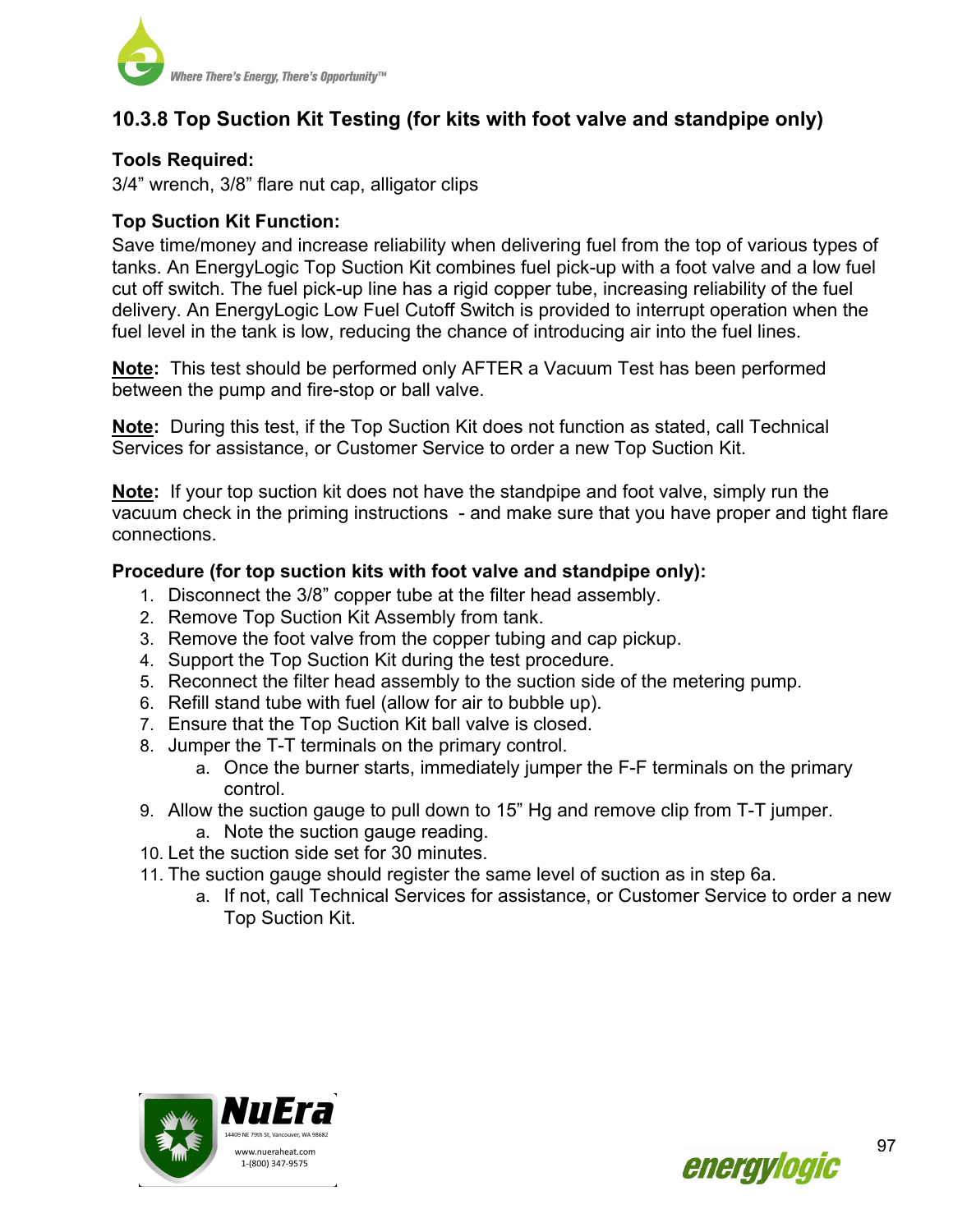

# **10.3.9 Iron Core Transformer Testing**

### **Tools Required:**

Flat-blade screwdriver, 120VAC capable Digital Multi-Meter (must have mA AC capability) and alligator clips or a jumper wire.

#### **Transformer Function:**

Transforms 120 Volts into a low ampere, high voltage (10,000 V) supply to the electrode. This provides the spark needed for combustion.

**Note:** During this test, if the Transformer does not function as stated, call Technical Services for assistance, or Customer Service to order a service part.

**A WARNING** EnergyLogic does not recommend the use of a screwdriver or any other conductor to contact the transformer springs other than the testing procedure below!

#### *During a portion of this test, high voltage electrical components will be energized. Only a certified electrician is to perform the following procedures, and with extreme caution.*

#### **Procedure:**

- 1. Unplug the preheater.
- 2. Use the screwdriver to loosen the primary control mounting cover and lift to allow access to terminal strip underneath.
- 3. With the burner plugged in, jumper the T-T terminals to simulate a call for heat. When the burner starts, jumper the F-F terminals on the primary control.
- 4. Find the Black wires coming from the transformer and cautiously check the voltage across the terminals. Should read between 105 and 120 volts AC.
	- a. If reading is not within range, call your electrician to rectify voltage issue. There may be an issue with your local power company.
- 5. Remove jumpers from T-T and F-F terminals.
- 6. Unplug the burner plug from its receptacle.
- 7. Loosen or remove two ignition transformer screws.
- 8. Tilt back the transformer.
- 9. Verify that the springs are making contact with the electrode extensions by visually aligning the springs with the extensions. If they are misaligned, reshape the springs to ensure good contact. If soot is present, clean with wire brush or emery cloth.
- 10. *Use Caution when approaching the transformer springs! They will be energized with step 11.*
- 11. Plug in the burner and replace the jumpers as in step 3. You will need to disconnect the yellow wires from the terminal strip to the cad cell for the burner to restart.

## **Using a digital multi-meter:**

- 12. Using your digital multi-meter
	- a. Without an amp clamp (must have mA AC capability)
		- i. Set the reading to amperes.
		- ii. Test amperes from spring to spring.



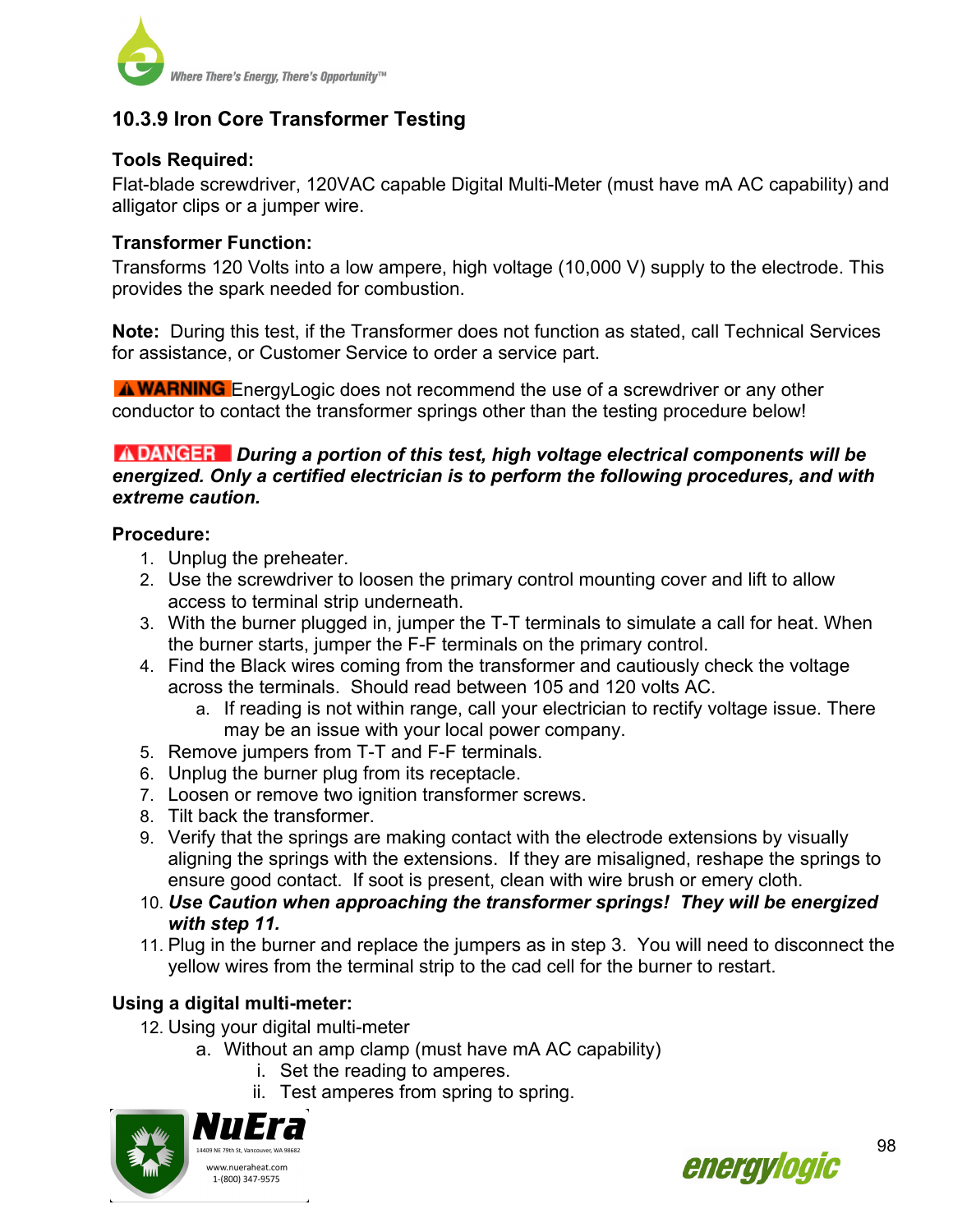

- iii. Reading should be between 20mA and 26mA with a nominal of 23mA. (transformer should be labeled)
- b. With an amp clamp (must have mA AC capability)
	- i. With burner plug unplugged, run wire from spring to spring of the transformer.
	- ii. Plug in the burner and apply jumpers as in step 11.
	- iii. Using the amp clamp around the wire, read the amperes.
		- 1. Reading should be between 20mA and 26mA with a nominal of 23mA. (transformer should be labeled)
- 13. Remove jumpers from T-T and F-F terminals.
- 14. Unplug the burner plug from its receptacle.
- 15. Return the Transformer and Primary Controller to its operating position and plug in the burner.